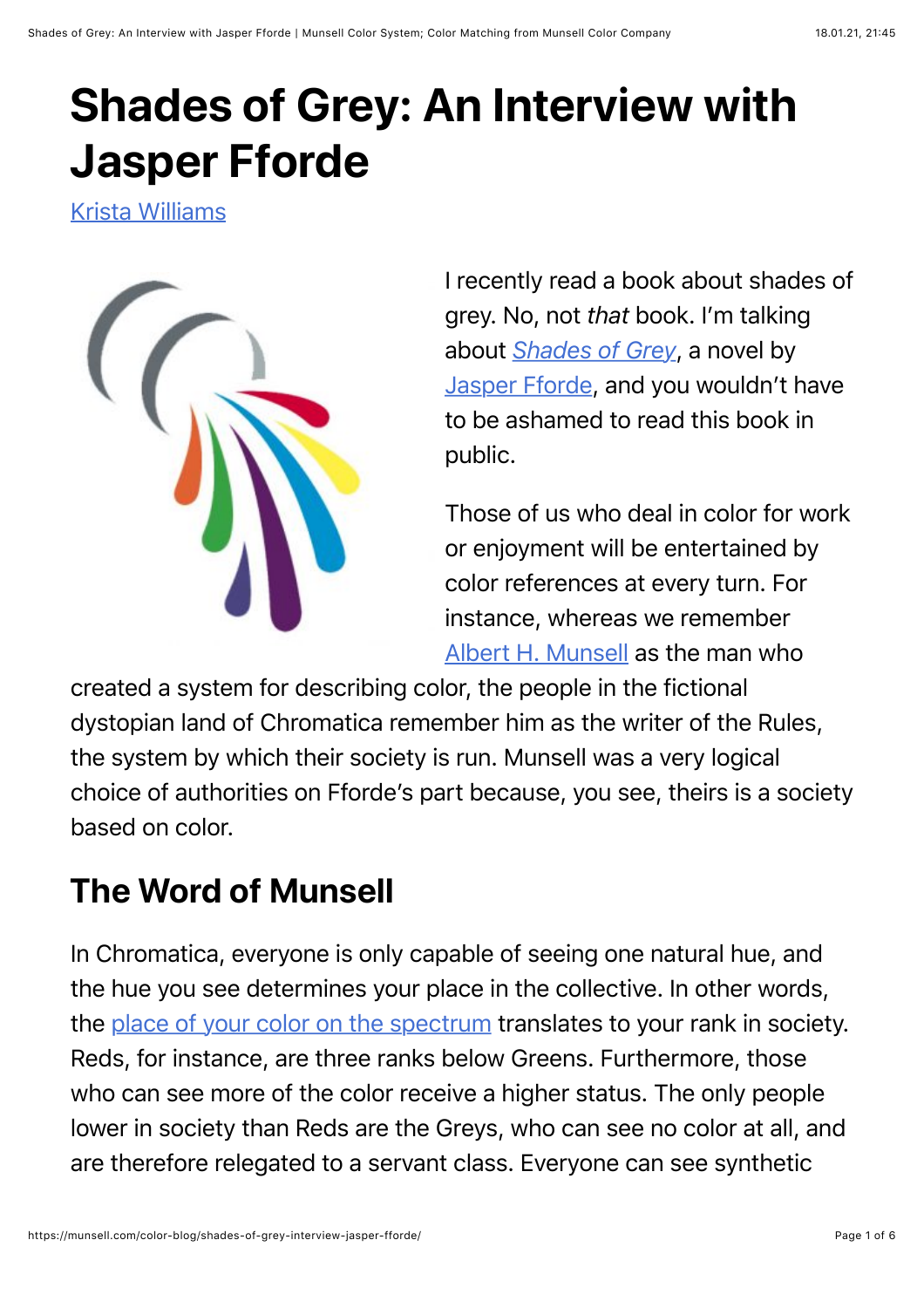color, however, which has to be pumped in from National Color. Towns have color gardens where citizens can go to see synthetic color. Poorer towns have color gardens based on the "outdated Red-Blue-Yellow Color Model," but wealthier towns use the more up-to-date system of combining cyan, yellow, and magenta to produce a wider range of colors.

In Fforde's world, color does more than just make life more interesting. It also has the [power to heal.](https://munsell.com/color-blog/national-color-therapy-month/) Doctors, or swatchmen as they are called, show swatches of synthetic color to their patients. Depending on the color they choose, viewing these swatches can cure everything from male pattern baldness to an overproduction of earwax. You have to be careful of viewing too much green, however, because certain shades could cause intoxication or even death.

Marriage to a complementary color is, of course, strictly forbidden by the Rules. Rather, citizens must seek a mate with whom they can produce offspring to continue their color, or to move the family up the Chromatic hierarchy. People's last names refer to their color. Fforde had some fun with this, including names such as Floyd Pinken and a Grey named Dorian.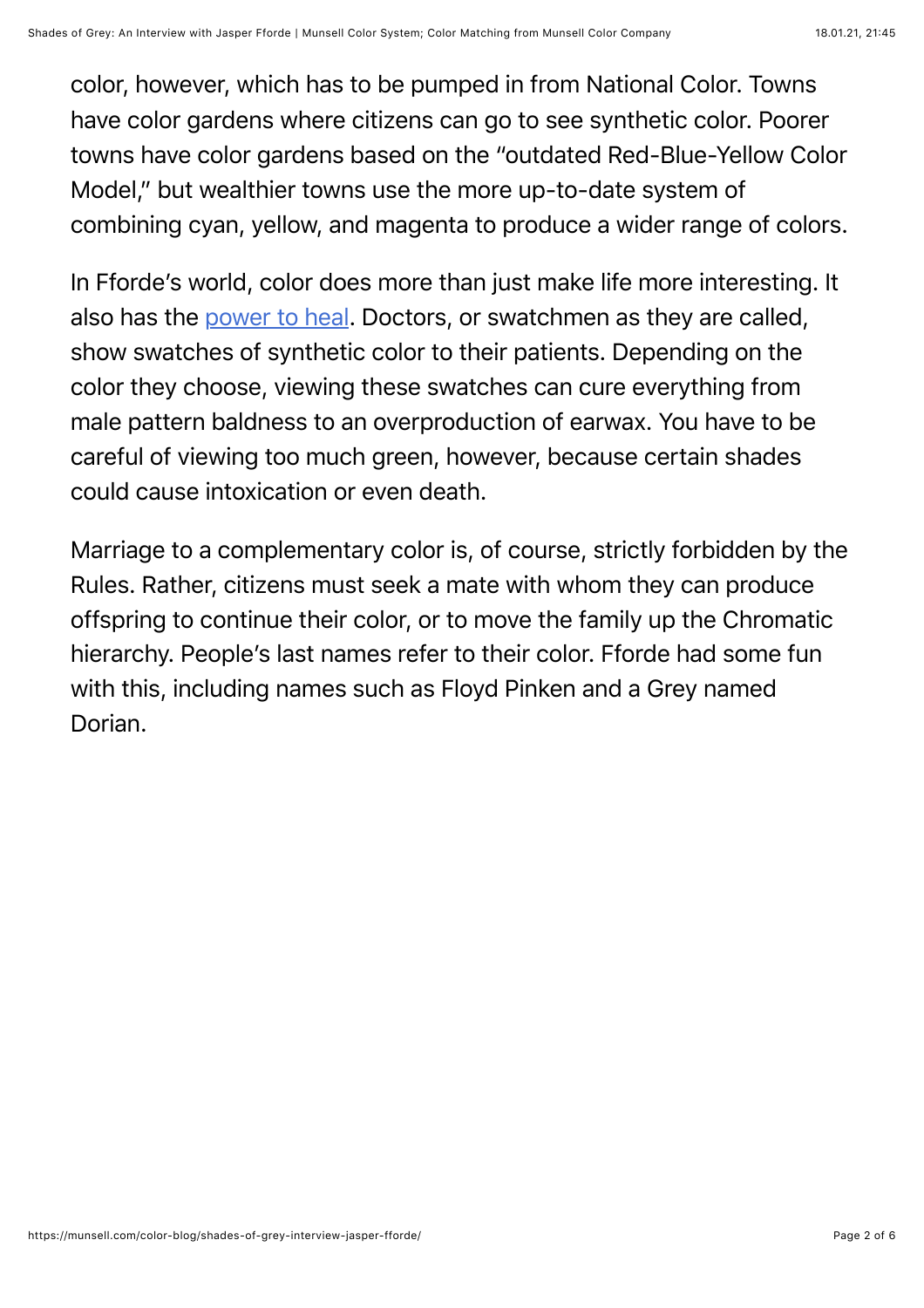

This novel is a must-read for color enthusiasts, who will delight in catching all the color references that might be lost to others. I also enjoyed looking up characters' last names when they were colors I did not know, such as Gamboge and Fandago. We will enjoy more than the average person, perhaps, laughing at a world where "Our Munsell" is something of a god. I have a Munsell color chart on my office door, and it makes me smile a little more after having read Fforde's book.

I was fortunate enough to have the opportunity to ask Jasper Fforde some color-related questions. Here's what I asked.

### **You've mentioned before that you are fascinated by color, and how it doesn't actually exist. Where did you first learn about color? From something you read?**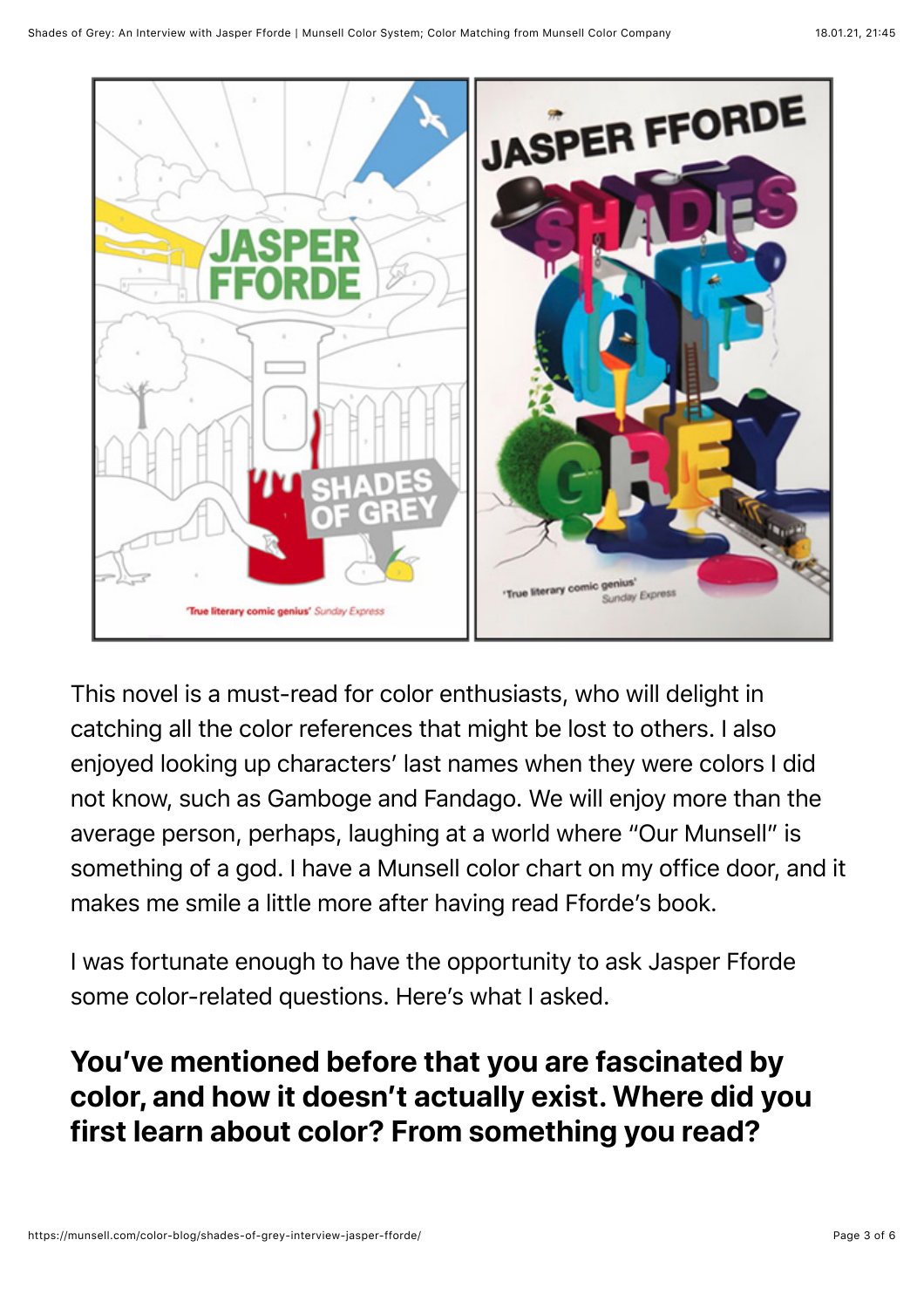*I think so, or something I heard – that colour in itself is not a tangible commodity – out there in the real world, not the one observed by us, there is no colour – simply motion of material. Colour to us is an interpretation of the world, useful for us to make sense of how we perceive it. A sunset is not beautiful, a rainbow is not beautiful, a lorikeet is not beautiful – it is our perception of them that gives them beauty. The sensation known to us as 'red' is merely that – a sensation, an abstract concept. And I liked the idea of raising an abstract concept to the guiding factor in a society – to cover healthcare, social order, and the economy.*

#### **Where did you first hear of Albert Munsell? What made you decide he was the writer of the Rules? Were there any other potential candidates for the job?**

*Researching the idea I came across Albert Munsell, and while not the only person to investigate colour, I think he was the first person to formulate it into the triumvirate of Chroma, Hue and brightness that gives us colour as we know it. He's got a good name, too. But I could have used another, I guess. I just chanced upon him and thought: This will do.*

### **Were you already familiar with colors like gamboge, yewberry, and fandango before writing the book? If not, where did your color names come from?**

*Again, research, and it's a fascinating subject, giving names to abstract concepts. How could one differentiate between Cardinal and Crimson without having seen them? Or even Flame, Signal, or Burgundy? It was just another aspect of the oddness of colour, although to be honest, what I wanted to do was to give the society a hundred words for yellow – which would be impossible, as no-one reading the book would have the least idea what I would be talking. It was one of the few limits I imposed upon myself.*